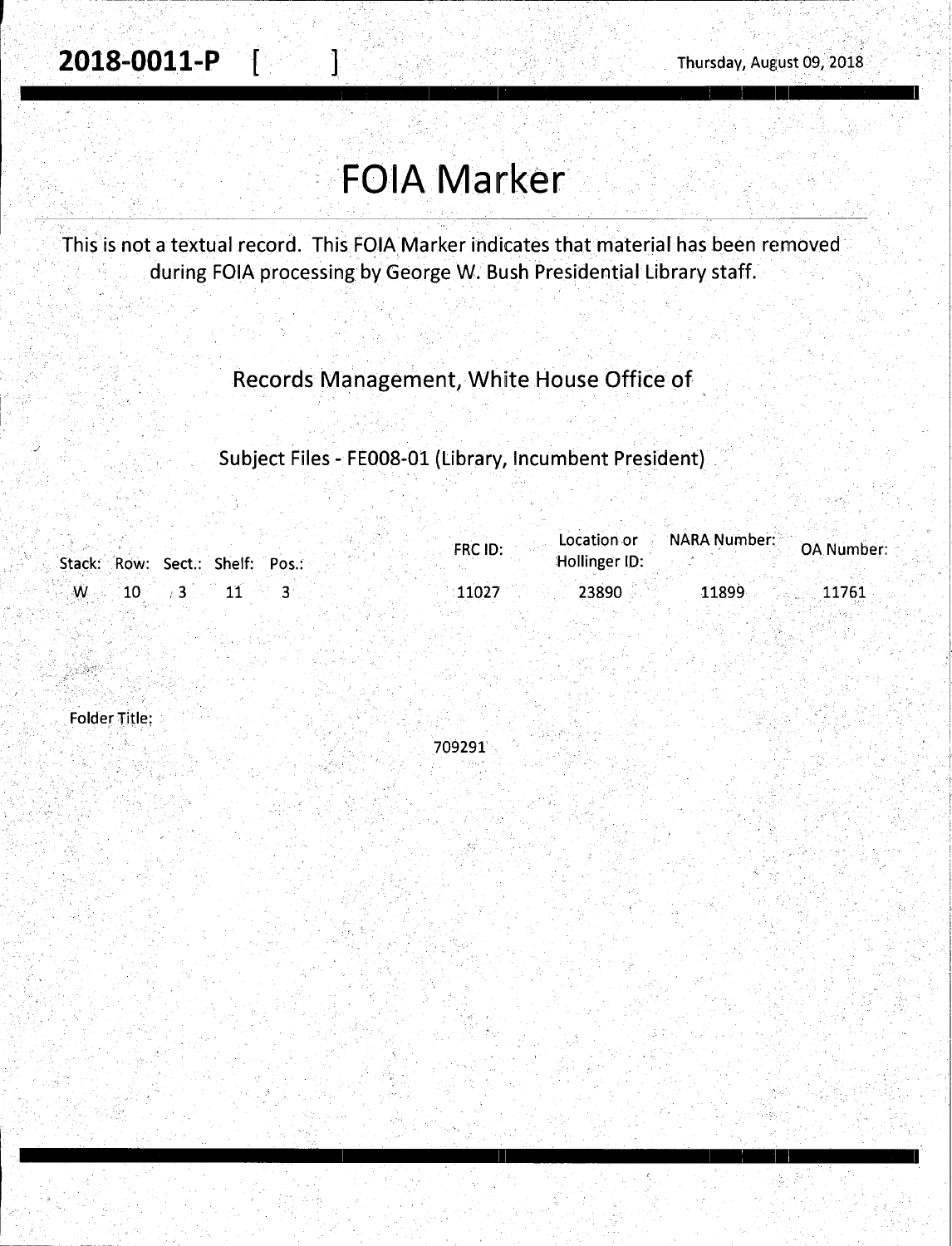## **Withdrawn/Redacted Material**  The George W. Bush Library

I 11 I I : I

| <b>DOCUMENT FORM</b><br>NO.                               |                                                                                       | <b>SUBJECT/TITLE</b>                                                                                                                                                                                                                                                                                                                                                                                                                                                                                                                                               |                          |                                                                                                                                                                                                                                                         | <b>PAGES</b> | <b>DATE</b>                                                                                                                                                                                                                                                                                                                                                   | <b>RESTRICTION(S)</b>                                                                                                                                                                                                 |
|-----------------------------------------------------------|---------------------------------------------------------------------------------------|--------------------------------------------------------------------------------------------------------------------------------------------------------------------------------------------------------------------------------------------------------------------------------------------------------------------------------------------------------------------------------------------------------------------------------------------------------------------------------------------------------------------------------------------------------------------|--------------------------|---------------------------------------------------------------------------------------------------------------------------------------------------------------------------------------------------------------------------------------------------------|--------------|---------------------------------------------------------------------------------------------------------------------------------------------------------------------------------------------------------------------------------------------------------------------------------------------------------------------------------------------------------------|-----------------------------------------------------------------------------------------------------------------------------------------------------------------------------------------------------------------------|
| 001                                                       | List                                                                                  | [Artifacts and Documents]                                                                                                                                                                                                                                                                                                                                                                                                                                                                                                                                          |                          |                                                                                                                                                                                                                                                         | 4            | N.D.                                                                                                                                                                                                                                                                                                                                                          | P5;                                                                                                                                                                                                                   |
| <b>COLLECTION TITLE:</b><br><b>SERIES:</b>                |                                                                                       | Records Management, White House Office of<br>Subject Files - FE008-01 (Library, Incumbent President)                                                                                                                                                                                                                                                                                                                                                                                                                                                               |                          |                                                                                                                                                                                                                                                         |              |                                                                                                                                                                                                                                                                                                                                                               |                                                                                                                                                                                                                       |
| <b>FOLDER TITLE:</b><br>709291<br><b>FRC ID:</b><br>11027 |                                                                                       |                                                                                                                                                                                                                                                                                                                                                                                                                                                                                                                                                                    |                          |                                                                                                                                                                                                                                                         |              |                                                                                                                                                                                                                                                                                                                                                               |                                                                                                                                                                                                                       |
|                                                           |                                                                                       |                                                                                                                                                                                                                                                                                                                                                                                                                                                                                                                                                                    | <b>RESTRICTION CODES</b> |                                                                                                                                                                                                                                                         |              |                                                                                                                                                                                                                                                                                                                                                               |                                                                                                                                                                                                                       |
|                                                           | Presidential Records Act - [44 U.S.C. 2204(a)]                                        |                                                                                                                                                                                                                                                                                                                                                                                                                                                                                                                                                                    |                          | Freedom of Information Act - [5 U.S.C. 552(b)]                                                                                                                                                                                                          |              |                                                                                                                                                                                                                                                                                                                                                               |                                                                                                                                                                                                                       |
| 2201(3).<br><b>Deed of Gift Restrictions</b>              | financial information $[(a)(4)$ of the PRA]<br>personal privacy $[(a)(6)$ of the PRA] | P1 National Security Classified Information [(a)(I) of the PRA]<br>P2 Relating to the appointment to Federal office $[(a)(2)$ of the PRA]<br>P3 Release would violate a Federal statute [(a)(3) of the PRA]<br>P4 Release would disclose trade secrets or confidential commercial or<br>P5 Release would disclose confidential advice between the President<br>and his advisors, or between such advisors [a](5) of the PRA]<br>P6 Release would constitute a clearly unwarranted invasion of<br>PRM. Personal record misfile defined in accordance with 44 U.S.C. |                          | an agency $[(b)(2)$ of the FOIA]<br>information $[(b)(4)$ of the FOIA]<br>personal privacy $[(b)(6)$ of the FOIA]<br>purposes $[(b)(7)$ of the FOIA]<br>financial institutions $[(b)(8)$ of the FOIA]<br>concerning wells $($ (b) $(9)$ of the FOIA $]$ |              | b(1) National security classified information [(b)(1) of the FOIA]<br>$b(3)$ Release would violate a Federal statute $[(b)(3)$ of the FOIA]<br>b(4) Release would disclose trade secrets or confidential or financial<br>b(6) Release would constitute a clearly unwarranted invasion of<br>b(9) Release would disclose geological or geophysical information | b(2) Release would disclose internal personnel rules and practices of<br>b(7) Release would disclose information compiled for law enforcement<br>b(8) Release would disclose information concerning the regulation of |
| security information.                                     |                                                                                       | A. Closed by Executive Order 13526 governing access to national                                                                                                                                                                                                                                                                                                                                                                                                                                                                                                    |                          | <b>Records Not Subject to FOIA</b>                                                                                                                                                                                                                      |              |                                                                                                                                                                                                                                                                                                                                                               |                                                                                                                                                                                                                       |
|                                                           |                                                                                       | B. Closed by statute or by the agency which originated the document.                                                                                                                                                                                                                                                                                                                                                                                                                                                                                               |                          |                                                                                                                                                                                                                                                         |              |                                                                                                                                                                                                                                                                                                                                                               | Court Sealed - The document is withheld under a court seal and is not subject to                                                                                                                                      |

C. Closed in accordance with restrictions contained in donor's deed of gift.

### Page 1of1 *This document was prepared on Saturday, July 28. 2018*

the Freedom of Information Act.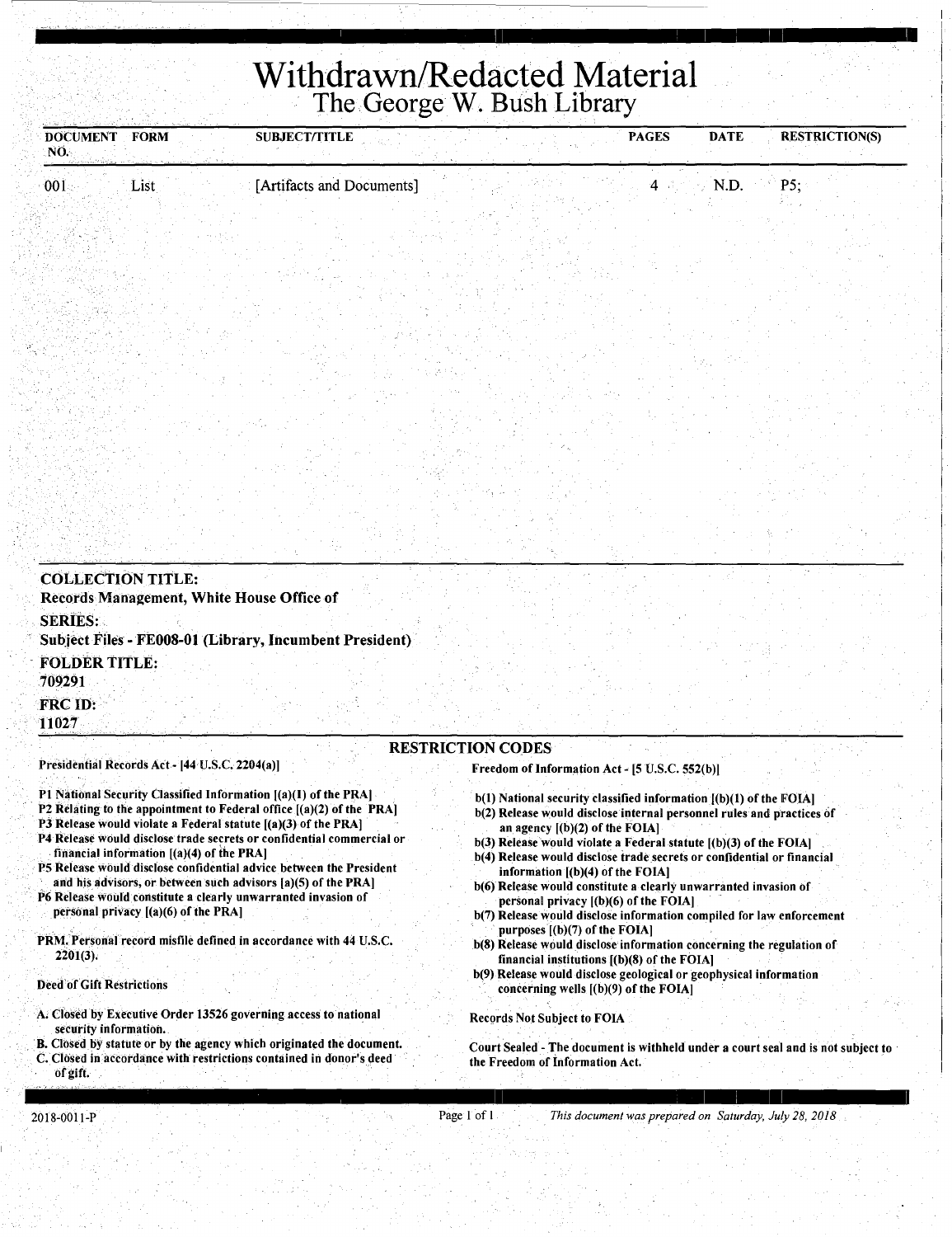



 $\mathbf{r}_{\mathbf{y}}$  . .

. .



### **Barcode Scanning Sheet**



Collection Code:

**SE CLOG** 

Staff Name:

**PRESIDENT BUSH** 

**KAREN HUGHES** 

Document Date:

. **2/14/2002** 

Correspondent:

Subject/Description:

### **MEMORANDUM FOR THE PRESIDENT RE: FATHERS AND SONS EXHIBIT AT GEORGE BUSH PRESIDENTIAL LIBRARY.**

SCANNED BÝ ORM

http://saeop82/RMS/custom/jsp/caseentry/BarcodeScanningSheet.jsp 10/27/2006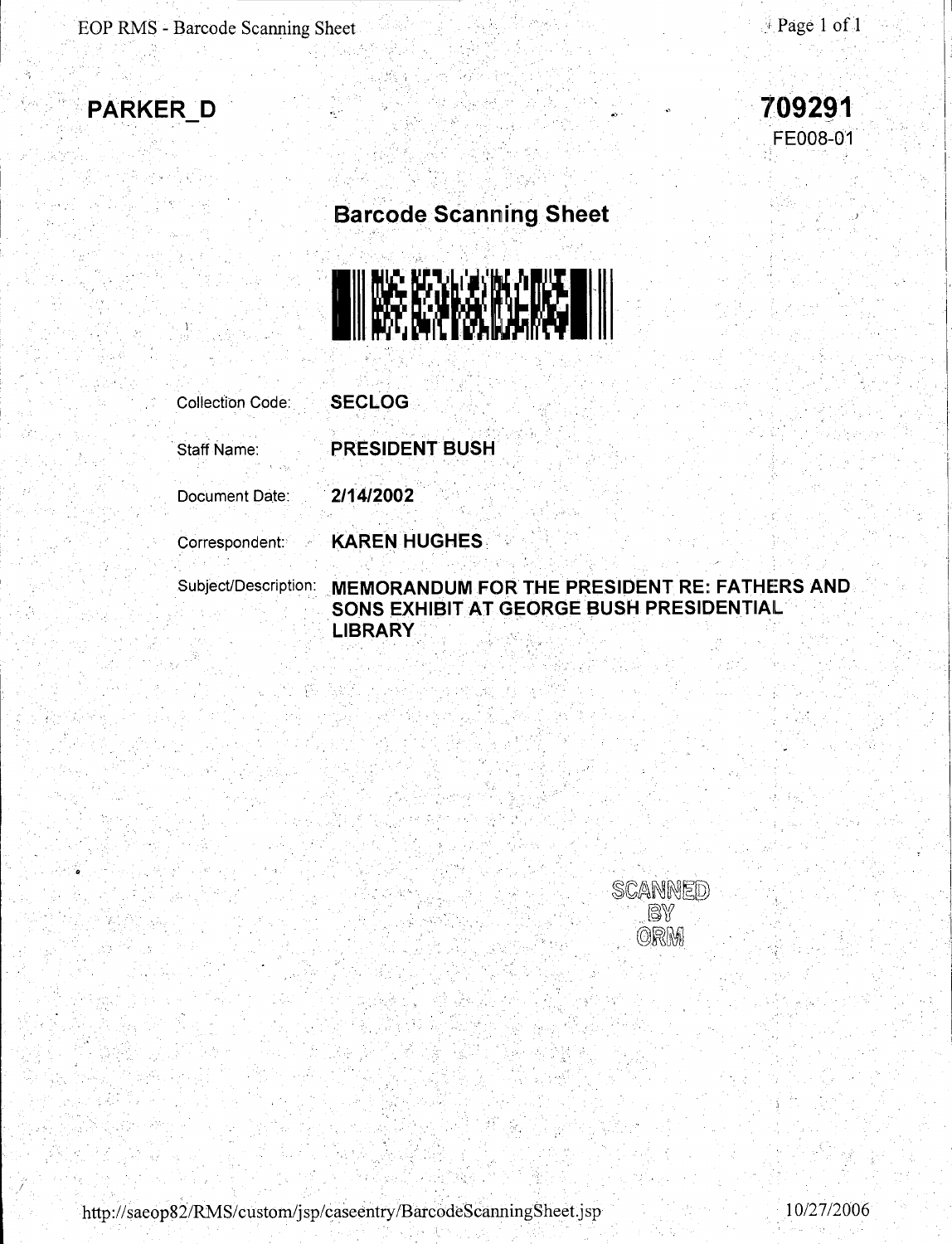

وحفن فناسبين الرازير وأبرو ليشوعهم وفيحوف

**WASHINGTON** 

**THE WHITE HOUSE** 

in matematical control of the state of the companies of the control and in the state of the companies of the c<br>Algorithm in the companies of the companies of the companies of the companies of the companies of the state of<br>

e de la composición de la composición de la composición de la composición de la composición de la composición<br>La composición de la composición de la composición de la composición de la composición de la composición de la

February 14, 2002

FROM MEMO FOR

a di kacamatan Ing

asi di Asilifin

i Sellara Verbelen

THE PRESIDENT KAREN HUGHES<sup>\*</sup>

' ' ' RE , FATHERS AND SONS EXHIBIT AT GEORGE BUSH PRESIDENTIAL LIBRARY

The George Bush Presidential Library and Museum is planning an exhibit,"'Fathers and Sons", that will open in College Station on March 11, and will be shown until July 31, 2002. It will feature displays on the lives and presidencies of John Adams, John Quincy Adams, George Herbert Walker Bush, and George Walker Bush. The Bush Library has asked for the assistance of the White House in providing items for the display on your life and presidency.

Attached are photos of artifacts that the Library plans to use in its exhibit. In addition, the White House Photo Office has provided a number of photos for possible display by the Library. The Library will not be able to use all of these photos, but will choose those which best fit the exhibit.

Also attached is a list of the items the Library wishes to obtain on loan from the White House and from me. We **would like your approval on items to be loaned to the Bush Library.** 

Linda Gambatesa, Brett Kavanaugh of the Counsel's office, and I have reviewed the enclosures. Counsel's office has provided the conditions for loaning items from the administration to the National Archives. Terri Lacy has approved use of pre-Presidential artifacts for the exhibit.

cc: Andy Card. **Harriet Miers** Linda Gambatesa

Attachments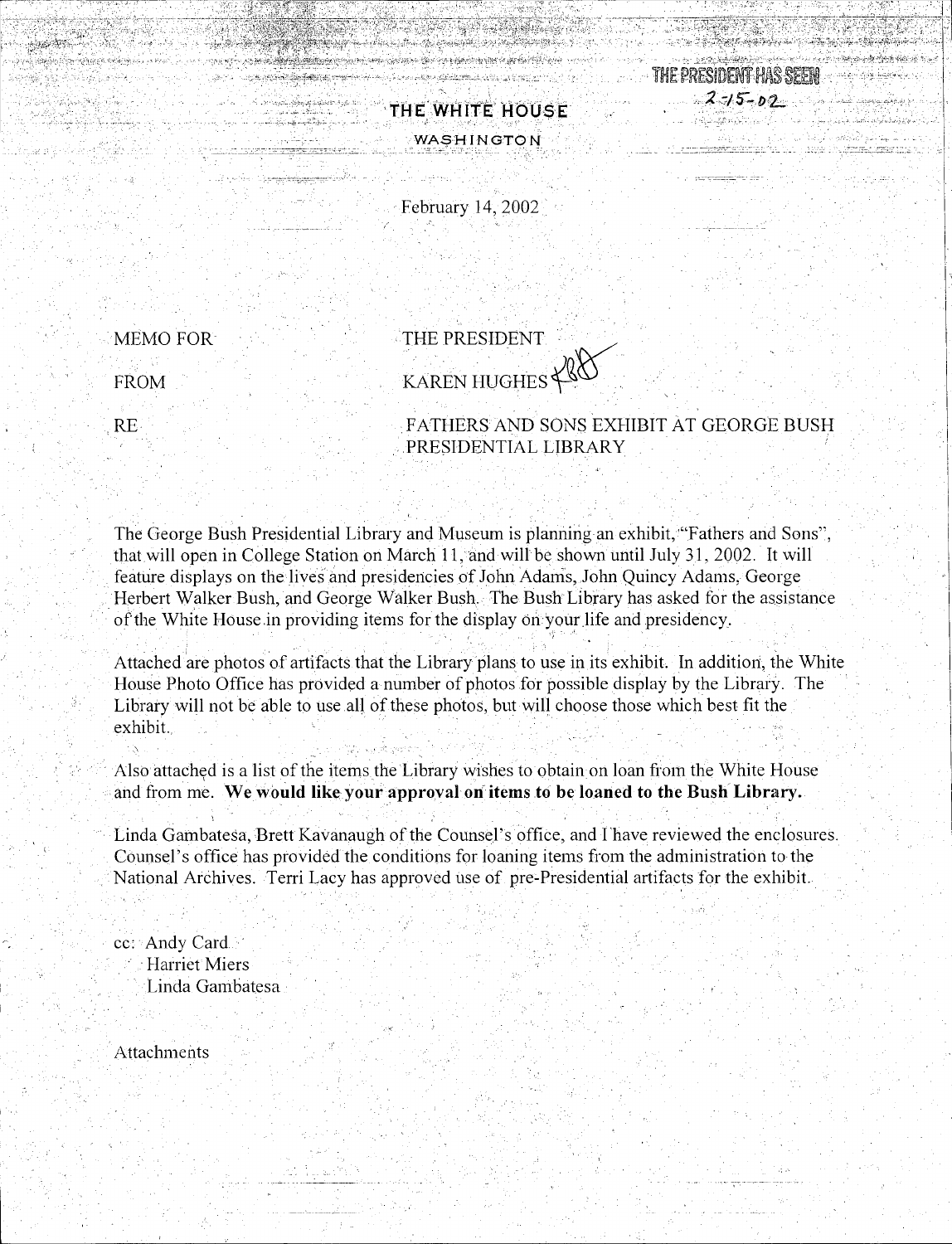### Withdrawal Marker The George W. Bush Library

I 11 I I : I I

| <b>FORM</b> | <b>SUBJECT/TITLE</b>      |  | <b>PAGES</b> | <b>RESTRICTION(S)</b><br><b>DATE</b> |
|-------------|---------------------------|--|--------------|--------------------------------------|
| List        | [Artifacts and Documents] |  |              | N.D                                  |

### This marker identifies the original location of the withdrawn item listed above. For a complete list of items withdrawn from this folder, see the Withdrawal/Redaction Sheet at the front of the folder.

| <b>COLLECTION:</b>                                                        |                               |
|---------------------------------------------------------------------------|-------------------------------|
| Records Management, White House Office of                                 |                               |
| <b>SERIES:</b><br>Subject Files - FE008-01 (Library, Incumbent President) |                               |
| <b>FOLDER TITLE:</b><br>709291                                            |                               |
| FRC ID:<br>11027                                                          | <b>FOIA IDs and Segments:</b> |
| OA Num.:<br>11761                                                         | $2018 - 0011 - P$             |
| <b>NARA Num.:</b><br>11899                                                |                               |
|                                                                           |                               |
|                                                                           | <b>RESTRICTION CODES</b>      |

#### Presidential Records Act - [44 U.S.C. 2204(a))

#### P1 National Security Classified Information [(a)(1) of the PRA]

- P2 Relating to the appointment to Federal office [(a)(2) of the PRA]
- P3 Release would violate a Federal statute  $[(a)(3)$  of the PRA]
- P4 Release would disclose trade secrets or confidential commercial or financial information  $[(a)(4)$  of the PRA]
- P5 Release would disclose confidential advice between the.President and his advisors, or between such advisors [a)(5) of the PRA)
- P6 Release.would constitute a clearly unwarranted invasion of personal privacy [(a)(6) of the PRA]

#### PRM. Personal record misfile defined in accordance with 44 U.S.C.  $2201(3)$ .

#### Deed of Gift Restrictions

of gift

- **A. Closed by Executive Order 13526 governing access to national** security information.
- B. Closed by statute or by the agency which originated the document. C. Closed in accordance with restrictions contained in donor's deed

b(1) National security classified information  $[(b)(1)$  of the FOIA]

Freedom of Information Act~ (5 U.S.C. 552(b))

- b(2) Release would disclose internal personnel rules and practices of an agency  $[(b)(2)$  of the  $FOIA]$
- b(3) Release would violate a Federal statute [(b)(3) of the FOIA]
- b(4).Release would disclose trade secrets or confidential or financial information [(b)(4) of the FOIA)
- b(6) Release would constitute a clearly unwarranted invasion of personal privacy  $[(b)(6)$  of the FOIA]
- b(7) Release would disclose information compiled for law enforcement purposes [(b)(7) of the FOIA)
- b(8) Release would disclose information concerning the regulation of financial institutions  $[(b)(8)$  of the FOIA]
- b(9) Release would disclose geological or geophysical information concerning wells  $[(b)(9)$  of the FOIA]

از است المساهر والتالي التاريخ التي يتسمى المساهر المساهر المساهر والتاريخ المساهر والمساهر المساهر المساهر ال

#### Records Not Subject to FOIA

Court Sealed - The document is withheld under a court seal and is not subject to the Freedom of Information Act.